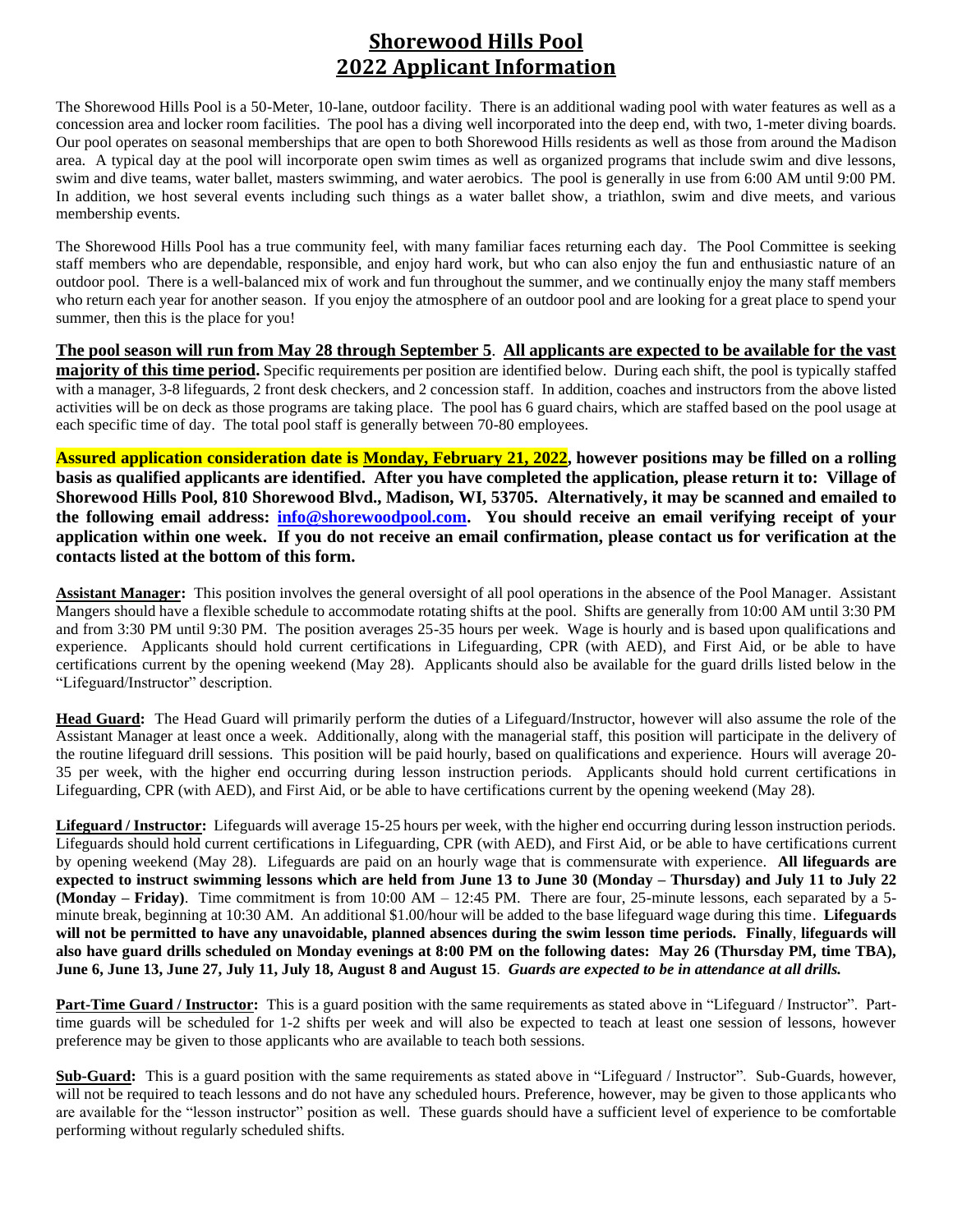Lesson Instructor: This position solely teaches swimming or diving lessons during the two sessions of lessons that are described under the "Lifeguard / Instructor" description. Applicants need not apply for this position if they are applying for Lifeguard/Instructor or Parttime Guard/Instructor positions.

Checker / Concessions: This position requires that applicants have completed 8<sup>th</sup> grade by the end of the current school year, and will be entering as High School freshman in the fall. If a sufficient number of applications are received, preference will be given to those applicants who are presently in their freshman year at the time of application. The position will have the hours split between the front desk area and the concession stand. This position will average 6-8 hours/week. **All Checker/Concession staff will be expected to be fully available for at least one session of lessons, either as a "lesson helper" or to work regularly scheduled hours. Preference will be given to applicants who assure availability for these lesson time periods (June 13-30, Monday through Thursday and July 11-22, Monday through Friday, from 10:00 AM to 1:00 PM). Finally, checker/concessions staff will also have mandatory meetings on Monday June 27 and Monday July 18 at 8PM.**

**Checker/Concessions AND Part-time Guard/Instructor:** This position combines the two roles. This is a great opportunity for those currently in their junior year in high school who have just received their lifeguarding certifications. The position will have checker/concession hours as described above, and will also have one guard shift per week. Additionally, the position requires the guard drill attendance and the availability to teach at least one session of lessons. These requirements are described under the "Lifeguard / Instructor" section.

**Head Swim Coach:** The dates and practice obligations are described above under "Assistant Swim Coach", however this position will also be charged with the oversight of the assistant coaches and the following duties: team member registration, team calendar of events, meet entry and registration process, set-up and hosting of home swim meets, communication with other league coaches, communication with parents, communication with pool manager and swim team parent committee. Various other miscellaneous duties as deemed necessary for a successful season of swimming.

**Assistant Swim Coach:** All coaching positions involve age-group coaching of a wide range of ability and interest levels. Children will range from 6 to 18 years of age. After being hired, there will be an age-specific focus for each coach on staff. The season begins on June 6<sup>th</sup>. There are daily practices with a swim meet each Saturday morning. Specific dates are TBD by the All-City League. Unless extenuating circumstances exist, coaches are expected to attend all meets throughout the season. The position is salaried, based on qualifications and experience.

**"Little Sharks" Swim Coach:** "Little Sharks" is a program designed for beginning swimmers that are interested in developing the skills needed to participate in competitive swimming. Children typically range from 5 to 10 years of age. The season begins on June  $13<sup>th</sup>$  and ends July  $20<sup>th</sup>$ . Practices are on Tuesday and Thursday mornings from 9:15-10:00am. Swimmers also participate in a special event during the last home swim meet of the season (date TBD) where they swim 1 length of the pool prior to the meet. Positions are hourly, based on qualification and experience.

**Assistant Dive Coach:** All coaching positions involve age-group coaching of a wide range of ability and interest levels. Children will range from 6 to 18 years of age. After being hired, there will be an age-specific focus for each coach on staff. The season begins on June 6<sup>th</sup>. There are daily practices with a dive meet each Friday evening. Specific dates are TBD by the All-City League. Unless extenuating circumstances exist, coaches are expected to attend all meets throughout the season. The position is salaried, based on qualifications and experience.

**Head Dive Coach:** The dates and practice obligations are described above under "Assistant Dive Coach", however this position will also be charged with the oversight of the assistant coaches and the following duties: team member registration, team calendar of events, meet entry and registration process, set-up and hosting of home dive meets, communication with other league coaches, communication with parents, communication with pool manager and dive team parent committee. Various other miscellaneous duties as deemed necessary for a successful season of diving.

**Master's Swimming Instructor:** This position involves coaching master's swimmers with a wide range of abilities and varying goals. It will begin on June  $13<sup>th</sup>$  and run through August  $31<sup>st</sup>$ . Practices are held on Monday and Wednesday evenings, from 6:00 PM – 7:30 PM. There are two coaches on deck for each practice. Position is paid hourly.

**Water Ballet Instructor:** This position involves the coaching, organization, and planning of activities involved with a five-week water ballet program that culminates with a season-ending show. Practices are held Monday through Thursday, from 6:00 PM – 8:00 PM. Program dates are June 13 – July 15. Participants posses a wide array of ability and experience. There will be three instructors on deck at each practice. Position is salaried.

**Water Aerobics Instructor:** This position involves leading a group of adult participants through a one-hour water aerobics session. Sessions are held Monday – Friday, from 12:30 PM to 1:30 PM, and the hours are split between two instructors. Program dates are June 6 – September 1. Position is paid hourly, based on experience and qualifications.

**Note:** This handout is intended to serve as a general informational tool. Some information may change. Any questions may be directed to the pool manager, at: [info@shorewoodpool.com,](mailto:info@shorewoodpool.com) or may be addressed through the interview and hiring process.

#### **PLEASE KEEP THIS HANDOUT FOR REFERENCE INFORMATION**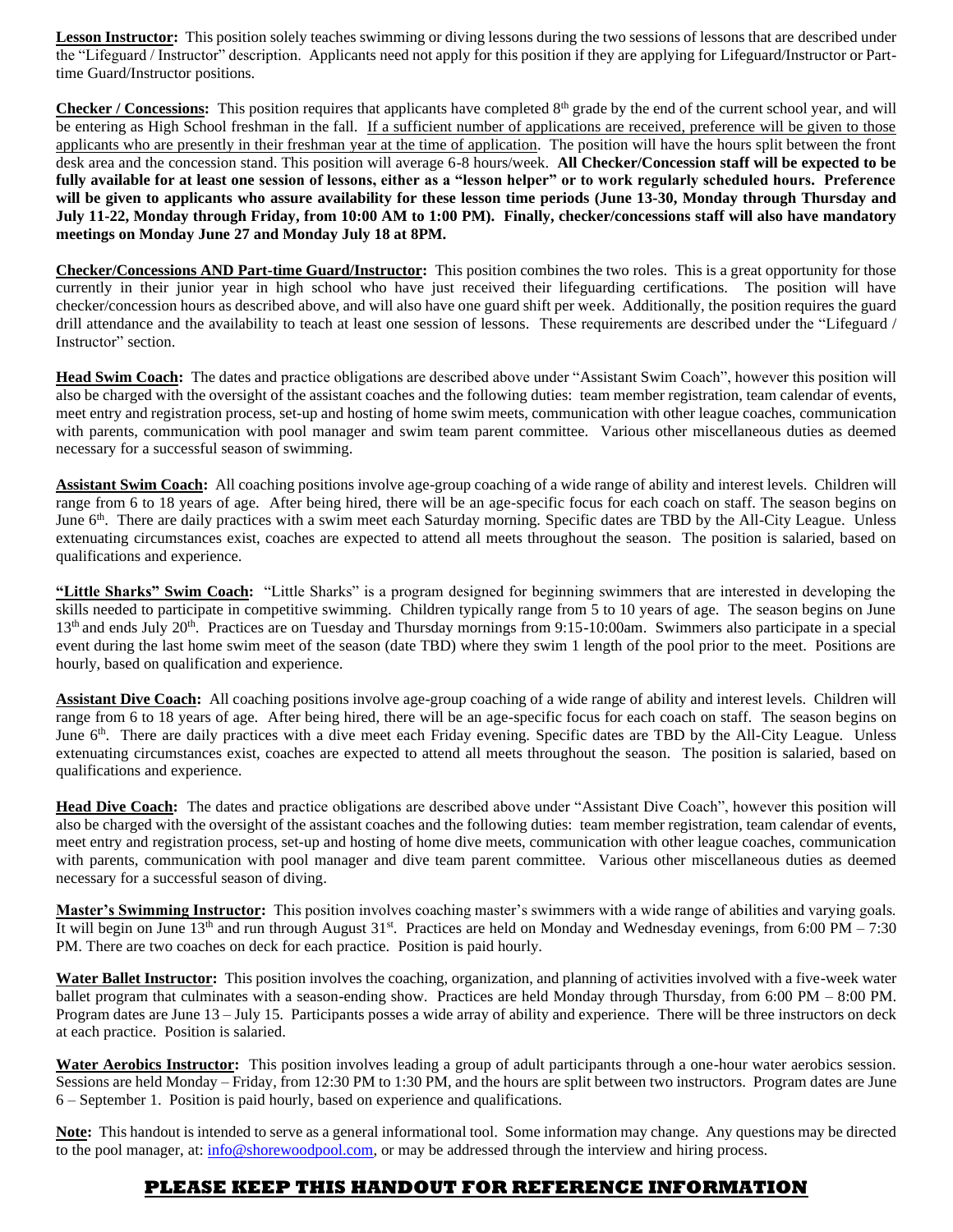

# *POOL POOL VILLAGE OF SHOREWOOD HILLS 2022 APPLICATION FOR EMPLOYMENT*



We consider applications for all positions without regard to race, color, religion, creed, gender, national origin, age, disability, marital or veteran status, sexual orientation, or any other legally protected status.

| Position(s) applied for:<br>(Please check all that apply) | Assistant Manager<br>Head Guard                                                                             | Head Swim Coach<br><b>Assistant Swim Coach</b> |  |             |                   | Checker/Concessions<br>Water Ballet Instructor |
|-----------------------------------------------------------|-------------------------------------------------------------------------------------------------------------|------------------------------------------------|--|-------------|-------------------|------------------------------------------------|
|                                                           | Lifeguard/Instructor                                                                                        | "Little Sharks" Swim Coach                     |  |             |                   | Water Aerobics Instructor                      |
|                                                           | Substitute Guard                                                                                            | Head Dive Coach                                |  |             |                   | Lesson only Instructor                         |
|                                                           | Part-time Guard/Instructor<br>Part-time Guard/Instructor AND Checker/Concessions                            | <b>Assistant Dive Coach</b>                    |  |             |                   | Master's Swim Instructor                       |
| How did you learn about this opening?                     |                                                                                                             |                                                |  |             |                   |                                                |
|                                                           | Advertisement<br>School (MATC / UW)                                                                         | Friend<br>Relative                             |  |             | Walk-in<br>Other: |                                                |
| <b>Name: Last</b>                                         |                                                                                                             | <b>First</b>                                   |  |             |                   | <b>Middle Initial</b>                          |
|                                                           |                                                                                                             |                                                |  |             |                   |                                                |
| <b>Address: Number Street</b>                             |                                                                                                             |                                                |  | <b>City</b> |                   | <b>State</b><br><b>Zip Code</b>                |
| Telephone Number(s):                                      | $\Box$ Home:                                                                                                |                                                |  |             |                   | <b>Driver's License Number:</b>                |
| (Please check preferred number)                           | $\Box$ Cell:                                                                                                |                                                |  |             |                   |                                                |
|                                                           | Email Address: Please write one character per space below.                                                  |                                                |  |             |                   |                                                |
|                                                           |                                                                                                             |                                                |  |             |                   | Date of Application:                           |
|                                                           | Will you be 18 years old or older on May 28, 2022?                                                          |                                                |  |             |                   | $\bullet$ Yes<br>$\mathbf{O}_{\text{No}}$      |
|                                                           | If you are under 16 years of age, can you provide required proof of your eligibility to work?               |                                                |  |             |                   | $\bigcirc$ No<br>◯ Yes                         |
|                                                           | Have you ever filed and application with us before?                                                         |                                                |  |             |                   | O Yes<br>$\bigcirc$ No                         |
|                                                           | If yes, give date(s) $\_\_$                                                                                 |                                                |  |             |                   |                                                |
|                                                           | Have you ever been employed with us before?                                                                 |                                                |  |             |                   | $O$ Yes<br>$\mathbf{O}_{\text{No}}$            |
|                                                           | If yes, give date(s) $\frac{1}{\sqrt{1-\frac{1}{2}} \cdot \frac{1}{2}}$                                     |                                                |  |             |                   |                                                |
| Are you a Shorewood Hills Pool Member?                    |                                                                                                             |                                                |  |             |                   | O Yes<br>$\mathbf{O}$ No                       |
|                                                           | Non-membership will not disqualify an application from employment                                           |                                                |  |             |                   |                                                |
| Are you currently employed?                               |                                                                                                             |                                                |  |             |                   | $\bullet$ Yes<br>$\mathbf{O}$ No               |
| May we contact your current employer?                     |                                                                                                             |                                                |  |             |                   | $\bigcirc$ No<br>◯ Yes                         |
|                                                           | Are you prevented from lawfully becoming employed in this country because of VISA<br>or immigration status? |                                                |  |             |                   | $\bullet$ Yes<br>$\mathbf{O}_{\text{No}}$      |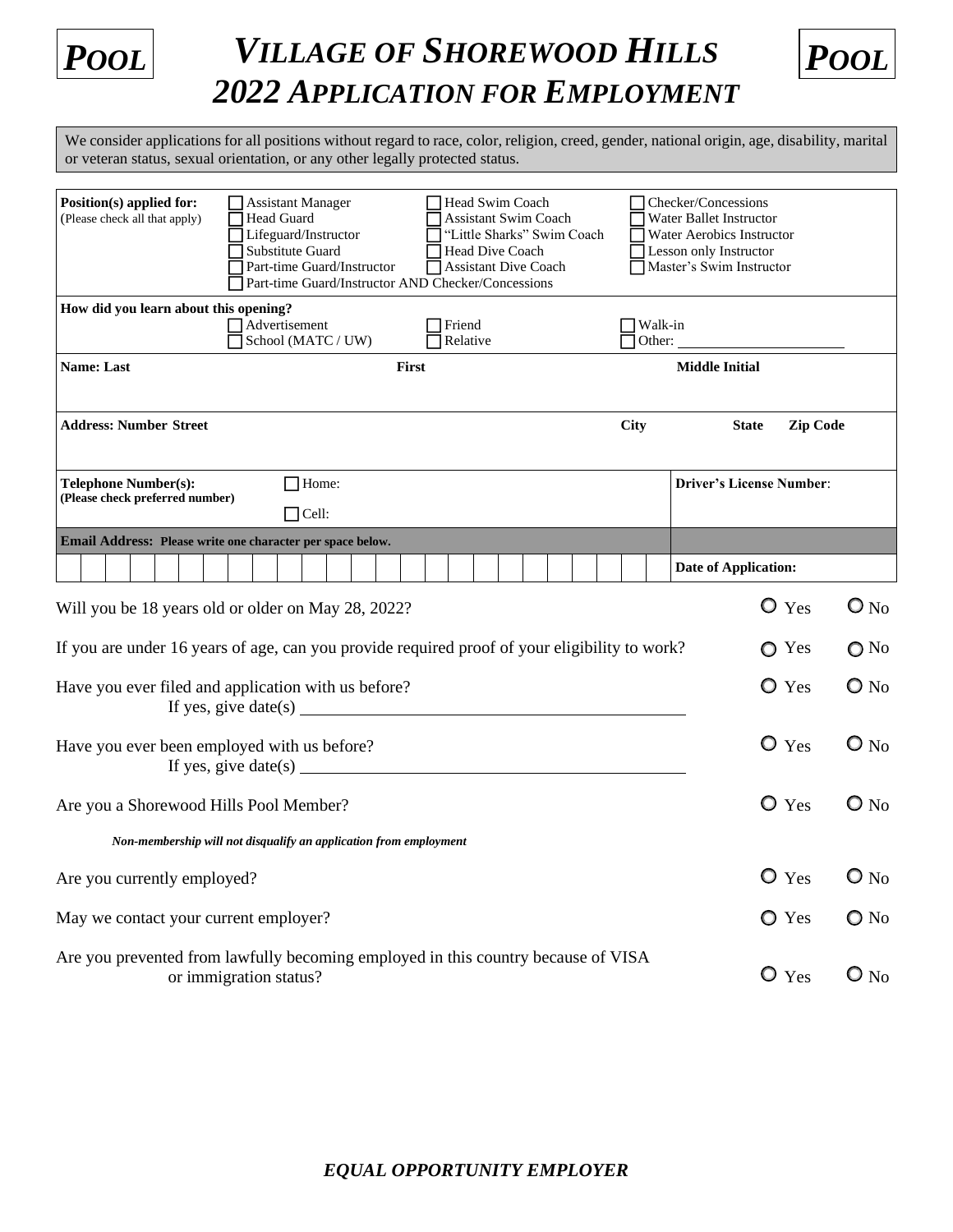## *EDUCATIONAL HISTORY*

|                                      | Name of School        |                  | Course of Study/Major |                   | Years<br>Completed | Diploma/<br>Degree |
|--------------------------------------|-----------------------|------------------|-----------------------|-------------------|--------------------|--------------------|
| Grade School                         |                       |                  |                       |                   |                    |                    |
| (Middle School)                      |                       |                  |                       |                   |                    |                    |
| <b>High School</b>                   |                       |                  |                       |                   |                    |                    |
| Undergraduate<br>College / Technical |                       |                  |                       |                   |                    |                    |
| Graduate                             |                       |                  |                       |                   |                    |                    |
| Professional                         |                       |                  |                       |                   |                    |                    |
| Other                                |                       |                  |                       |                   |                    |                    |
| (Specify)                            |                       |                  |                       |                   |                    |                    |
| <b>PRESENT Year in</b><br>School:    | Middle / High School: | $\bigcirc$ 8th   | $O_{9th}$             | O <sub>10th</sub> | O <sub>11th</sub>  | O <sub>12th</sub>  |
| (At time of application)             | College:              | $\bigcirc$ Fresh | OSoph.                | OJr.              | OSr.               | $\bigcirc$ 5th     |

### *SPECIALIZED TRAINING AND CERTIFICATIONS*

| <b>Total Lesson Instruction Experience</b> (years or seasons): |                                                      |                             |  |
|----------------------------------------------------------------|------------------------------------------------------|-----------------------------|--|
| <b>Total Guarding Experience</b> (years or seasons):           |                                                      |                             |  |
|                                                                | <b>Total Coaching Experience</b> (years or seasons): |                             |  |
| <b>Certifications</b>                                          | Lifeguard Exp. Date (MM/YY):                         |                             |  |
|                                                                | <b>CPR</b> Exp Date (MM/YY):                         | First Aid Exp Date (MM/YY): |  |

• IF CERTIFICATIONS ARE EXPIRED, WILL YOU BE RENEWING THEM BEFORE MEMORIAL DAY WEEKEND  $(MAY 28, 2022)?$  OYES ONO ONA

### *SUMMER AVAILABILITY*

Please list any / all dates during the pool season, Memorial Day Weekend (May 28, 2022) through Labor Day (September 5, 2022), in which you have conflicts (such as classes, vacations, camps, other employment, etc.) that would prohibit you from working, or limit your availability.

- EARLIEST DATE OF AVAILABILITY FOR WORK: \_\_
- LAST DATE OF AVAILABILITY FOR WORK AT THE END OF THE SEASON:
- IF THE POOL WERE TO REMAIN OPEN BEYOND LABOR DAY, WOULD YOU BE AVAILABLE FOR CONTINUED EMPLOYMENT? O YES O NO O UNSURE

#### *EQUAL OPPORTUNITY EMPLOYER*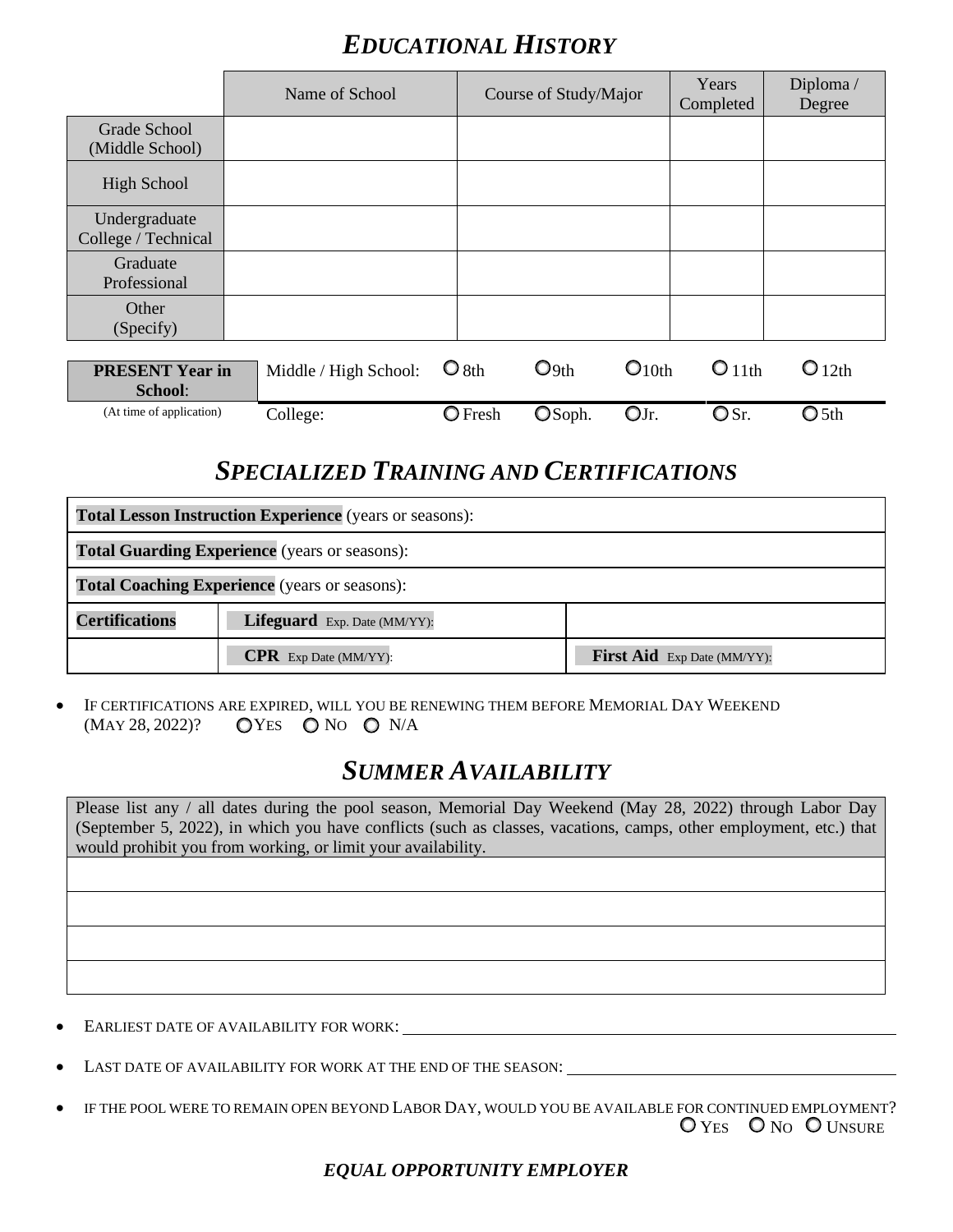## *EMPLOYMENT EXPERIENCE*

Start with your most recent job. Include any job related military service assignments and volunteer activities. You may exclude organizations which indicate race, color, religion, gender, national origin, disabilities, or other protected status.

| $\mathbf{1}$     | Employer            |            | Dates Employed       |                     |                |
|------------------|---------------------|------------|----------------------|---------------------|----------------|
|                  |                     |            | From                 | To                  | Work Performed |
|                  | Address             |            |                      |                     |                |
|                  | Telephone Number(s) |            | Hourly Rate / Salary |                     |                |
|                  |                     |            | <b>Starting</b>      | Final               |                |
|                  | Job Title           | Supervisor |                      |                     |                |
|                  | Reason for Leaving  |            |                      |                     |                |
| 2.               | Employer            |            | Dates Employed       |                     |                |
|                  |                     |            | From                 | To                  | Work Performed |
|                  | Address             |            |                      |                     |                |
|                  | Telephone Number(s) |            | Hourly Rate / Salary |                     |                |
|                  |                     |            | <b>Starting</b>      | Final               |                |
|                  | Job Title           | Supervisor |                      |                     |                |
|                  | Reason for Leaving  |            |                      |                     |                |
| 3.               | Employer            |            | Dates Employed       |                     |                |
|                  |                     |            | From                 | $\operatorname{To}$ | Work Performed |
|                  | Address             |            |                      |                     |                |
|                  | Telephone Number(s) |            | Hourly Rate / Salary |                     |                |
|                  |                     |            | <b>Starting</b>      | Final               |                |
|                  | Job Title           | Supervisor |                      |                     |                |
|                  | Reason for Leaving  |            |                      |                     |                |
| $\overline{4}$ . | Employer            |            | Dates Employed       |                     |                |
|                  |                     |            | From                 | $\operatorname{To}$ | Work Performed |
|                  | Address             |            |                      |                     |                |
|                  | Telephone Number(s) |            | Hourly Rate / Salary |                     |                |
|                  |                     |            | <b>Starting</b>      | Final               |                |
|                  | Job Title           | Supervisor |                      |                     |                |
|                  | Reason for Leaving  |            |                      |                     |                |

*Please continue on a separate piece of paper, if necessary*

#### *EQUAL OPPORTUNITY EMPLOYER*